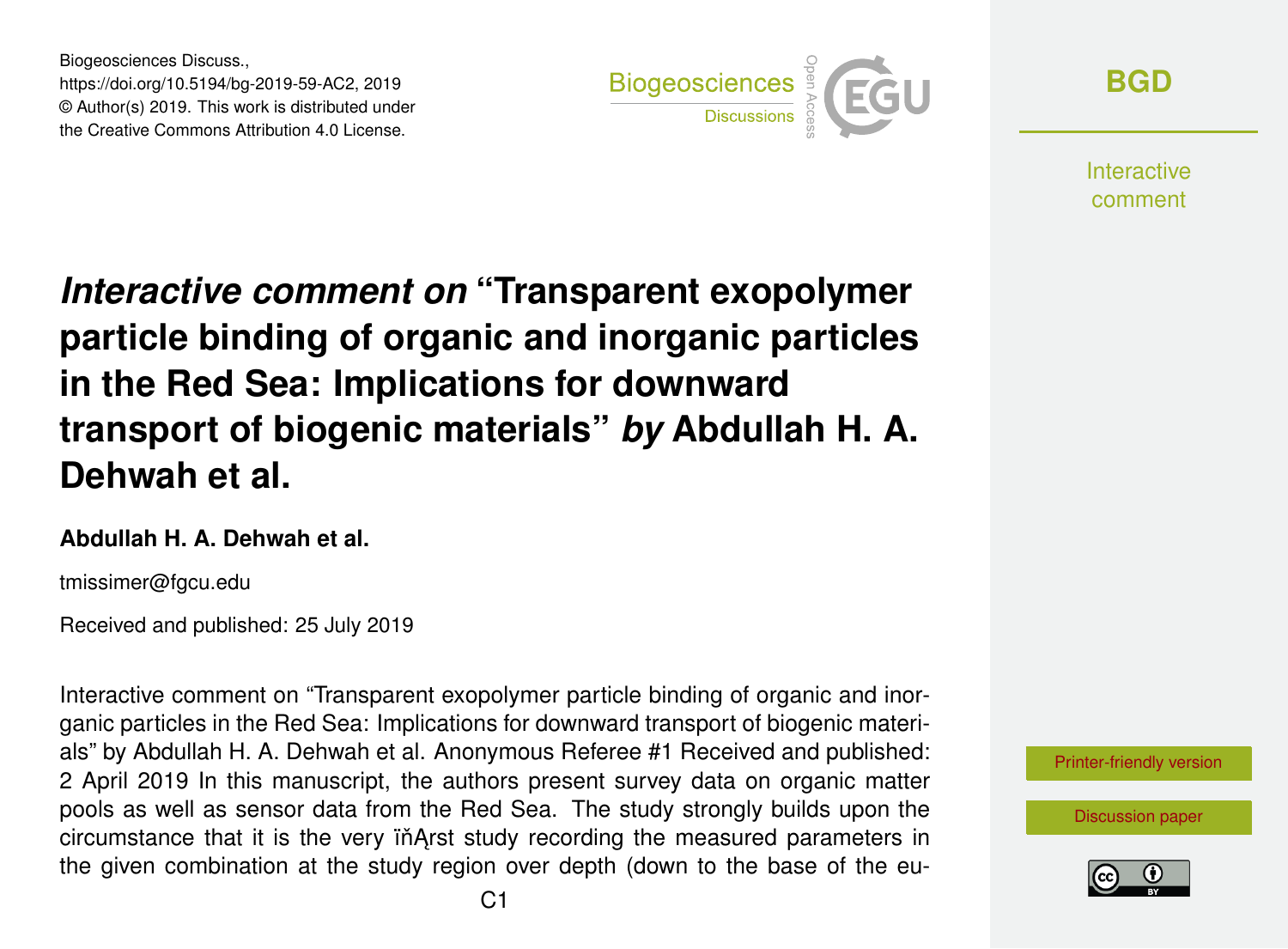photic zone). The authors are very open in this regard stating themselves the data presented "have not been collected in a systematic manner with spatial and temporal comparisons to assess the biogeochemical cycles within the Red Sea comprehensively." Hence, the study does not come up with substantial new concepts, but rather provides a starting point for following up analyses of matter cycling over depth in the study region. Below are detailed comments. Major issues are that the section describing the statistics needs to be elaborated to achieve appropriate quality of the paper. The study design is rather unbalanced, with three shallower stations sampled during spring and one deep station sampled during winter. Additional data from unrelated surveys in the region were compiled and included in the manuscript as an additional data source for measurements at surface depths. Response: We agree with this statement of paper content. \*\*\*\*\*\*\*\*\*\*\*\*\*\*\*\*\*\*\*\*General remarks\*\*\*\*\*\*\*\*\*\*\*\*\*\*\*\*\*\*\*\*\* - The title is rather misleading since the binding capacity of TEP was not examined explicitly, as the title implies. In addition, the term 'inorganic particles' seems not to be suitable here as solely the organic fraction is analysed. Response: We have changed the title of the paper as suggested by the reviewer. The new title is: Transparent exopolymer particle occurrence and interaction with algae, bacteria, and the fractions of organic carbon: Implications for downward transport of biogenic materials.

- The description of the results is not completely balanced. Some parts should contain fewer details while other more relevant parts are only scratched at the surface (see further down for detailed comment on this). Response: We will address each suggested revision suggested. -The authors should be more careful with the use of literature. For example, references indicated in the text are missing in the reference list (check for example Villacorte et al. 2009). Response: The missing reference has been added. - Overall the manuscript is clearly structured. The text is written in an honest way and the results are discussed critically. Response: We agree. \*\*\*\*\*\*\*\*\*\*\*\*\*\*\*\*\*\*\*\*SpeciïňAc remarks\*\*\*\*\*\*\*\*\*\*\*\*\*\*\*\*\*\*\* - L48: Please specify the difference between sediments and POM. In my opinion the term sediments is not ideal for matter within the water column, especially not if it is contrasted to POM. The authors should consider to choose a

## **[BGD](https://www.biogeosciences-discuss.net/)**

Interactive comment

[Printer-friendly version](https://www.biogeosciences-discuss.net/bg-2019-59/bg-2019-59-AC2-print.pdf)

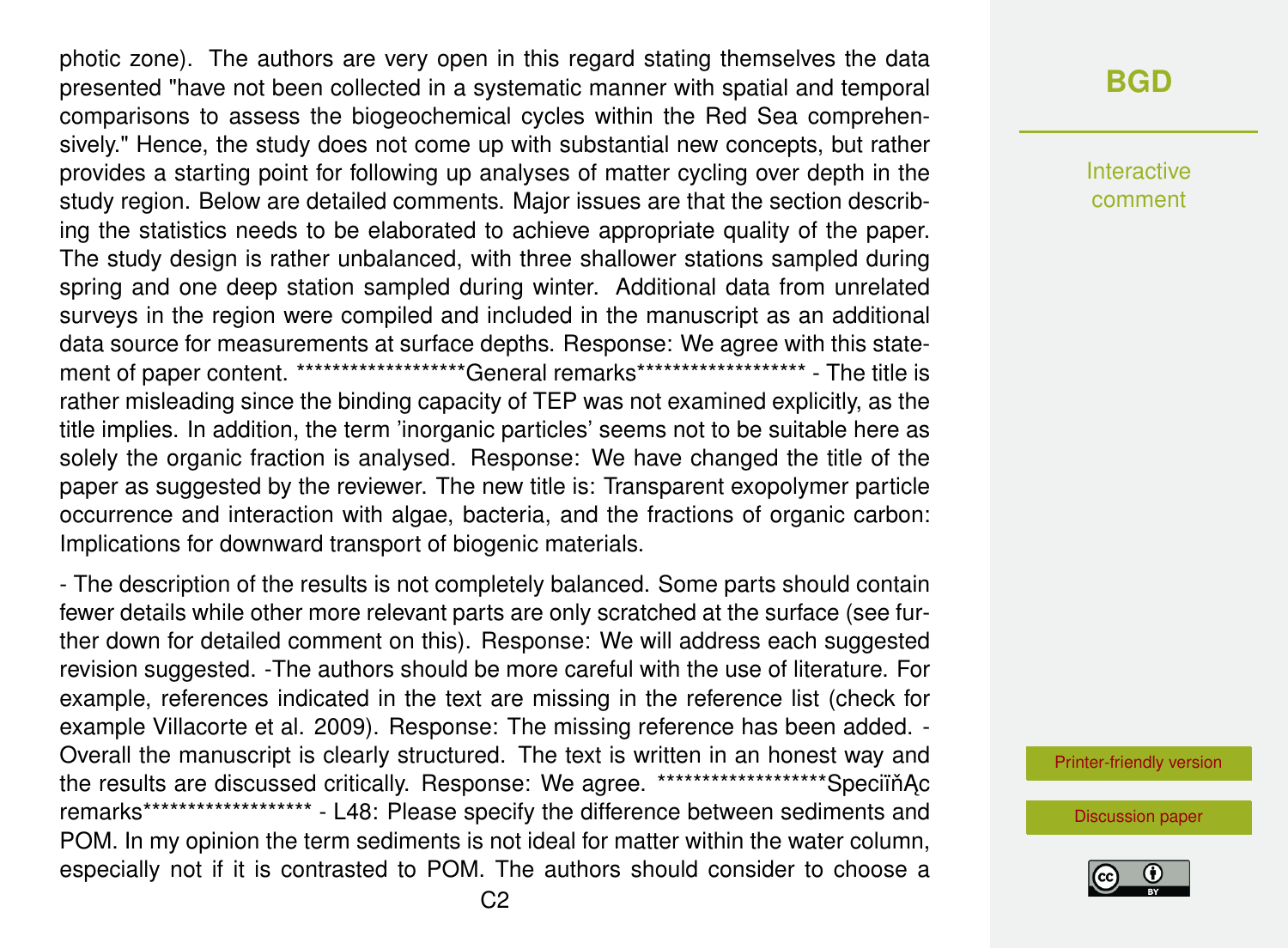different term. Response: We have eliminated the term sediment and revised the sentence to read: "... cycling of nutrients and particulate organic matter (POM) in general." - L55 'some' organic matter: Please be more precise. Response: "some" has been deleted. - Fig.1: Where is site D? The authors should be consistent and add similar labelling as for station A-C. In general, the labelling of sites does not seem optimal. My suggestion is to use different colors for the sites sampled during the present study in contrast to the stations incorporated from previous studies. Response: We have added the missing label for site D on figure 1 and made the previous study location a blue color as suggested. - Fig.2: This in Agure should rather go into the supplementary material, as it is only a technical validation/quality assessment rather than adding to the results of the study. Response: We do not agree that these parameters should be omitted from the text on the paper in that the pH and suspended sediment contribute to binding with TEP and can alter the rate of downward transport. All of the parameter should be shown for completeness. - L223 Overall remark on Section 2.6-Statistical methods: This section is poorly described. How did you deduce statistical signiin Acance from a scatter plot? Besides a p-value also the statistical method applied has to be indicated. Response: This section has been revised as suggested and a new, more advanced statistical analysis has been added. - L229 Overall remark on Section 3- Results: A substantial amount of text in the results is spent on the description of the physical/sensor data. However, these data do not contribute substantially to the following discussion. I would suggest to shorten the respective results section and to remove 'hitchhiking' parameters such as pH, dissolved oxygen and turbidity from Fig.2 and Fig.3. I guess these parameters have been recorded and published for the study region before. Otherwise the authors should put more effort into putting these parameters into context in their discussion. From the TS proin Ales it looks like different water masses could be present, which could have implications for organic matter cycling. In terms of statistics the study is scratching only at the surface. My suggestion is to include further statistical tests evaluating the difference between shallow and deeper water layers. One option would

## **[BGD](https://www.biogeosciences-discuss.net/)**

Interactive comment

[Printer-friendly version](https://www.biogeosciences-discuss.net/bg-2019-59/bg-2019-59-AC2-print.pdf)

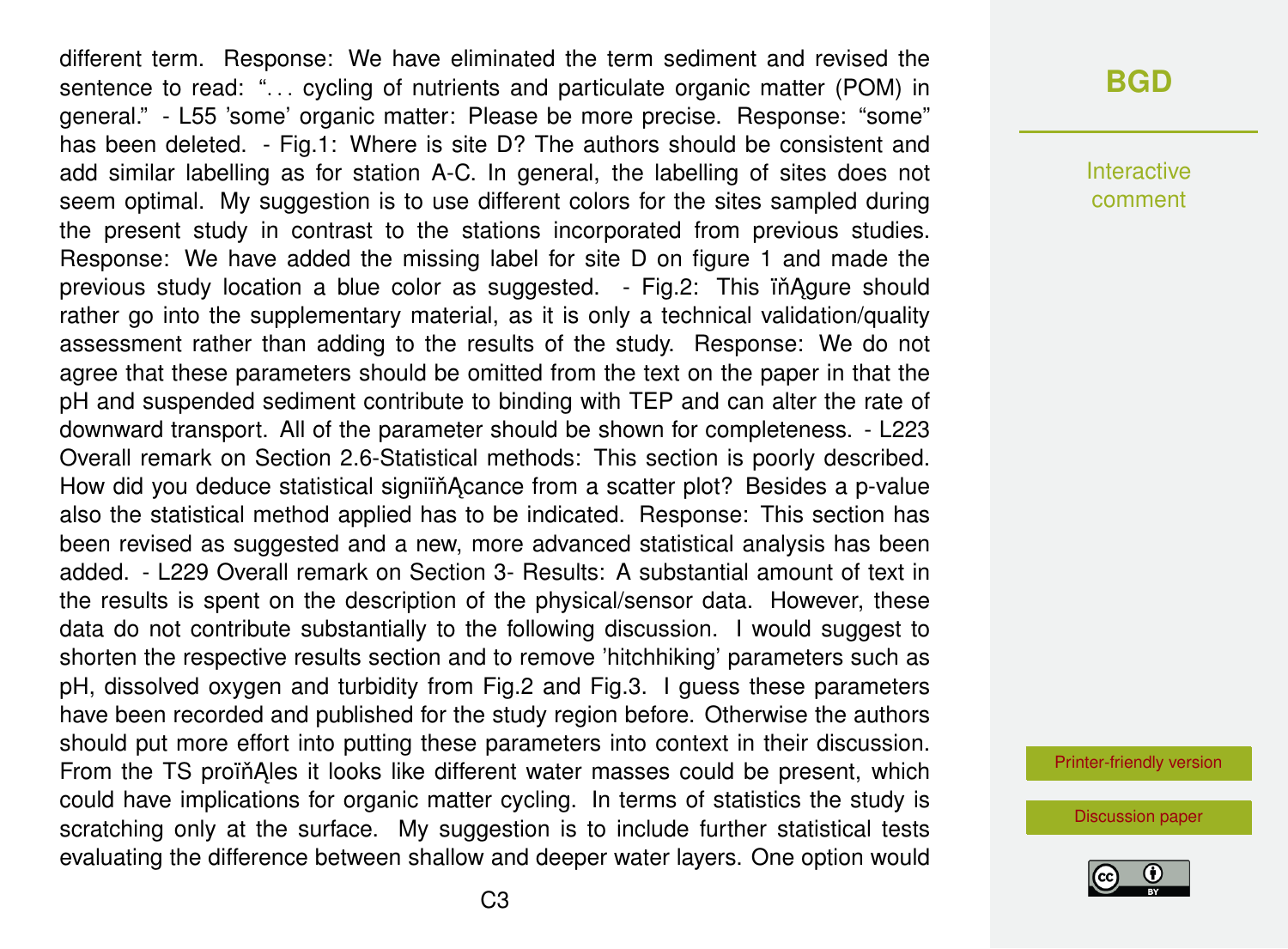before example to pool the three stations A-C for a comparison of the different OM parameters at minimal depth against maximal depths. Response: The reviewer may be correct that there appears to be different water masses shown in the site D profile from 0 to 120 m verses 120 to 300 m. However, the location is not far from the coastline and no currents are known to exist in the region to create a second water mass.. - L232 biospherical licor: This aspect could be skipped from my perspective (see comment above). Response: We do not agree and we believe it should remain for completeness. - L244 'a slightly lower salinity gradient': What is the precision of the measurement? I guess the observed variation lies within the methodological range. Please correct me if I am wrong. Response: The precision of the instrument is based on the conductivity, temperature and pressure. The measurement error range for conductivity is  $\pm 0.0003$  S/m, for temperature is  $\pm 0.001$  oC, for pressure is  $\pm$ 0,015% of full range. - L254 oxygen variability: Was the CTD device 'acclimatised' in the water for several minutes before starting to run the proin Ale in order to avoid methodological biases? Response: The device was properly used based on the recommended standard practices.While on deck the instrument is always stored in water. - Fig.8: The in Agure headers are quite hard too read. The authors should consider to increase the font size. - Overall remark on Figures: The in Agure captions should be more elaborated in order to transport a message. Identical units should be used for all parameters within the same in Agures if applicable. For example in Fig.7 and Fig.8  $\mu$ g/L should be used also for TOC (instead of mg/L) to facilitate comparability across parameters. Response: We have increased the font sizes as recommended added and we changed the TOC values to ug/L. However, the PDF review copy is not to the resolution that would be published in the journal - L368 'highly effective': How do you dein Ane high effectiveness here? Response: The language was changed to read . . .in this study was used in . . . - L410: As you state that TEP is presumably a signiin Acant part of TOC, it would be valuable to also calculate the respective fractions and indicate them in the manuscript (maybe even as an additional in Agure). Response: Since the composition of TEP is known to vary in the extreme, this type

**Interactive** comment

[Printer-friendly version](https://www.biogeosciences-discuss.net/bg-2019-59/bg-2019-59-AC2-print.pdf)